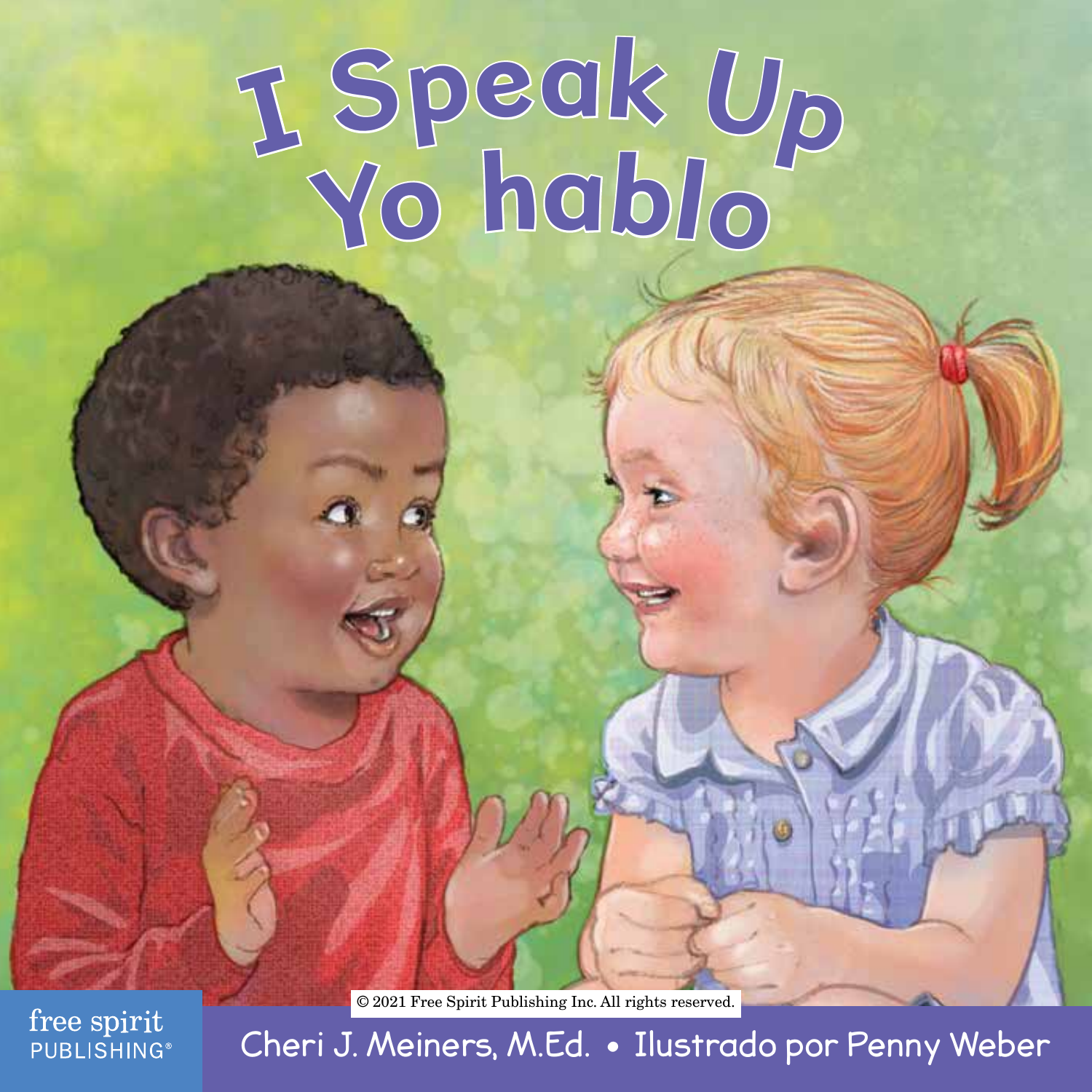I love to **talk** with people! ¡Me gusta mucho hablar con la gente!

© 2021 Free Spirit Publishing Inc. All rights reserved. © 2021 Free Spirit Publishing Inc. All rights reserved.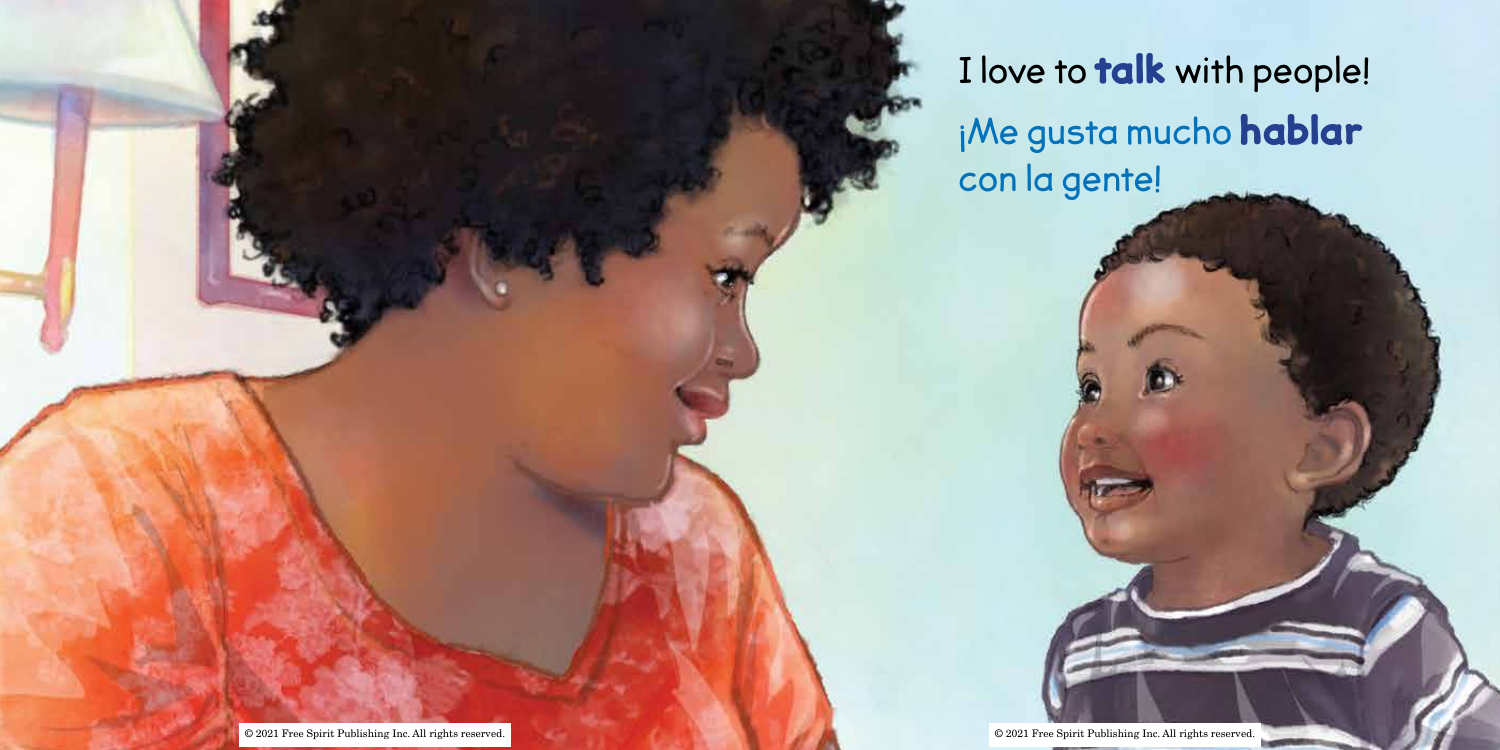# I use words to tell how I feel.

Utilizo palabras para expresar cómo me siento.

© 2021 Free Spirit Publishing Inc. All rights reserved. © 2021 Free Spirit Publishing Inc. All rights reserved.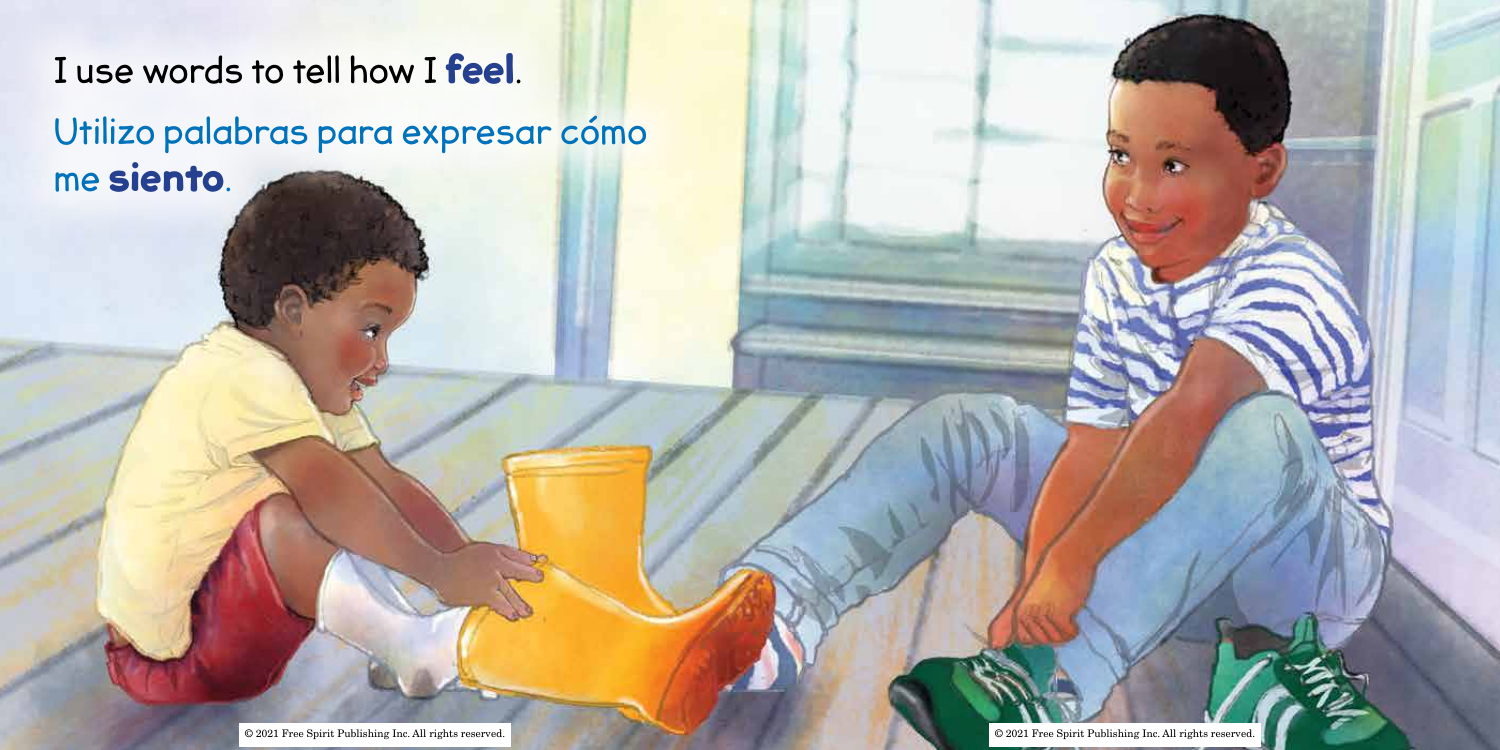## **Activities That Encourage Social Language**

Spoken language skills are vital for self-expression, having needs met, conversation skills, and problem-solving. Speech is also integral to developing friendships and caring relationships and getting along in our world. The book *I Speak Up* focuses on *when* children can speak up to express themselves and communicate. The following simple rules can help them know *how* to speak up when talking to someone.

- **1. Look** at the person.
- **2.** Speak so that everyone can **hear**.

they have read and imagine them together.

- **3.** Tell what you **like**, **think**, and **need**.
- **4.** Say things that are **true** and **show respect**.

Here are some ideas for encouraging toddlers to speak and communicate socially:

**Play together.** Model conversations in your play and prompt children to respond. For older children, follow their lead and ask them what they are playing with to bring out conversation. Play games in the car or on the bus. Role-play conversation with toys that represent movie and story characters, family, friends, and community helpers.

**Encourage peer play.** Playdates, interactions at preschool, and visits to parks or the library all offer opportunities for peer play. Model and prompt conversations and problem-solving.

**Read and tell stories together.** If children are old enough, ask them to name things on a page or to tell you what is happening in a story. As you read, you might leave out a word occasionally for the child to fill in. Or, let children "read" simple books that they know well and can retell. Encourage children to tell you stories of things that have happened to them or of things

## **Actividades que estimulan el lenguaje social**

Las habilidades del lenguaje hablado son vitales para la autoexpresión, satisfacer las necesidades, conversar y resolver problemas. El habla también es esencial para desarrollar amistades y relaciones afectivas y para llevarse bien en nuestro mundo. El libro *Yo Hablo* se centra en el momento *cuando* los niños pueden hablar para expresarse y comunicarse. Las siguientes son reglas simples que pueden ayudarlos a saber *cómo* expresarse cuando hablan con alguien.

- **1. Mira** a la persona.
- **2.** Habla para que todos te puedan **escuchar**.
- **3.** Habla sobre lo que te **gusta**, **piensas** y **necesitas**.
- **4.** Habla sobre cosas que sean **verdaderas** y **muestra respeto**.

Estas son algunas ideas para estimular a los niños pequeños a hablar y comunicarse socialmente:

**Jugar en grupo.** Imite las conversaciones que los niños tienen cuando están jugando y motívelos a responder. En el caso de los niños mayores, siga su ejemplo y pregúnteles con qué están jugando para iniciar la conversación. Organice juegos mientras están en un auto o en el autobús. Practique el "juego de roles" utilizando juguetes que representen personajes de películas e historias, familiares, amigos y de personas que ayudan en la comunidad.

**Fomente el juego entre compañeros.** Los días destinados para el juego, las interacciones en las escuelas y las visitas a los parques o la biblioteca ofrecen oportunidades para el juego entre compañeros. Imite y promueva las conversaciones y la resolución de problemas.

**Lea y cuente historias en grupo.** Si los niños tienen la edad suficiente, pídales que identifiquen las cosas que aparecen en una página o que le cuenten lo que está sucediendo en una historia. Mientras está leyendo, puede omitir una palabra de vez en cuando para que el niño la complete. También puede permitirles que "lean" libros sencillos que ya conocen bien y que pueden volver a contar. Anímelos a que le cuenten historias de cosas que les hayan sucedido, o que hayan leído, e imagínelas juntos.